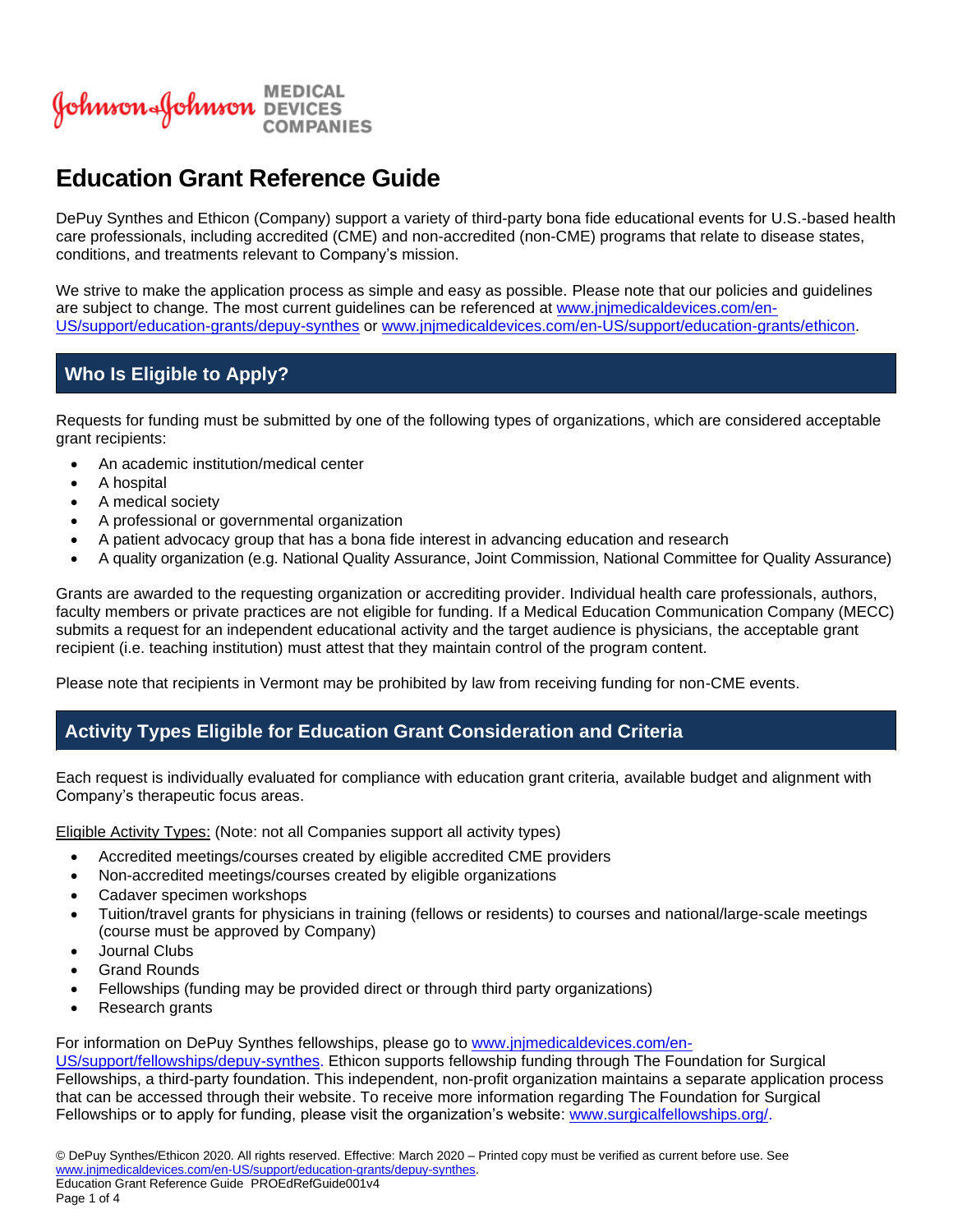Grant funding follows policies governed by the FDA's Guidance on Industry-Supported Scientific and Educational Activities, the ACCME Standards for Commercial Support, the AMA Guidelines on Gifts to Physicians, and the AdvaMed Code of Ethics on Interactions with Health Care Professionals. Please note that additional restrictions may apply based on state-specific regulations.

#### Overall considerations:

- Education grants are not contingent upon the use, purchase, or recommendation of Company products.
- Agendas will be reviewed for bona fide educational needs and topics, disease states, conditions, and/or treatments that are of legitimate business interest to Company.
- Company will only support a single year program. Multi-year commitments are not considered.
- The recipient is reviewed to ensure they are not on a government sanctions list or convicted of a criminal offense under 42 U.S.C. §1320a-7(a) but has not yet been excluded, debarred, suspended, or otherwise declared ineligible.

The following are key criteria for different types of education grants: (Note; not all Companies support all activity types)

**Tuition/Travel Grants:** Monetary grants to U.S. teaching institutions to help offset the cost of medical education course tuition and travel/lodging for physicians in training

- Provided only for qualified physicians in training.
- Funding is provided to the institution as listed on the W-9.
- Allowable courses are only for appropriate educational conferences sponsored by professional associations or societies.
- Limit of one grant per HCP in training, per calendar year. Tuition/travel grants may be limited to a predetermined dollar amount based on the course.
- Venue should be conducive to educational learning (i.e. additional scrutiny is placed on requests where the event is held in a resort location/hotel).
- Recipients in Vermont may be prohibited by law from receiving support for travel grants.
- Exam and/or board prep courses are not eligible for grant support.
- Food or beverages are not funded.

**Continuing Medical Education (CME)/Continuing Education (CE) Events:** Third party medical education programs that offer continuing education credits

- Program content must be dedicated to promoting objective scientific and educational activities and offer a full day of live program content each day for multi-day programs, except for partial program travel days, or grand rounds, journal clubs, and single-day programs. A full day program is generally considered five hours or more of educational learning.
- Breaks to accommodate recreational activities do not qualify as educational content time.
- Venue should be conducive to educational learning (i.e. additional scrutiny is placed on requests where the event is held in a resort location/hotel).
- Total support from Company and other sources does not exceed the budgeted and reasonable expenses for the program.
- For CME events, exhibiting activities must occur in a location that is separate from any educational sessions.
- Reimbursement for registration, travel, lodging or other expenses for HCPs as participants cannot be considered as part of course support.
- Food or beverages, indirect costs, administrative fees, and institution overhead are not funded.

#### **Non-CME Events:** Third-party medical education programs that do not offer continuing education credit

In addition to the CME event guidelines above, the following apply:

- Program content must be consistent with the regulatory approved use of Company's products.
- Food or beverages, indirect costs, administrative fees, and institution overhead are not funded.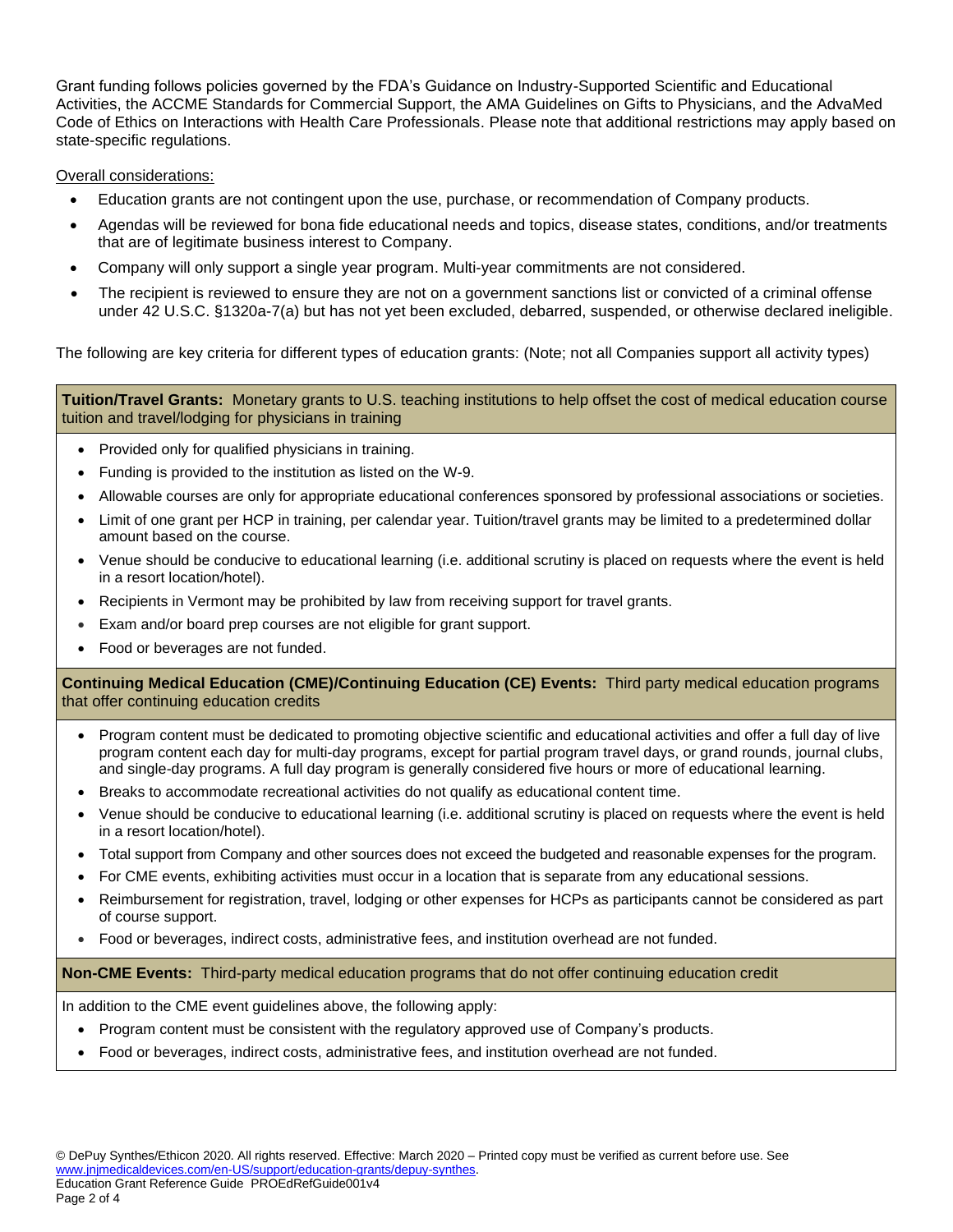**Journal Clubs and Grand Rounds:** Participants evaluate published research or a case study for mutual awareness and benefit

- Event is conducted on hospital premises.
- Exhibiting Company products or engaging in promotional activities is not allowed.
- Recipients from Vermont may be prohibited by law from receiving support for non-CME journal club or grand rounds.
- Food or beverages, indirect costs, administrative fees, and institution overhead are not funded.

## **How Do I Apply for an Education Grant?**

To request support from DePuy Synthes companies, please go to [www.jnjmedicaldevices.com/en-US/support/education](http://www.jnjmedicaldevices.com/en-US/support/education-grants/depuy-synthes)[grants/depuy-synthes](http://www.jnjmedicaldevices.com/en-US/support/education-grants/depuy-synthes) and apply through the appropriate business area. To request support from Ethicon, please go to [www.jnjmedicaldevices.com/en-US/support/education-grants/ethicon.](http://www.jnjmedicaldevices.com/en-US/support/education-grants/ethicon)

One application may include multiple events. Applications must contain the following documentation to be considered:

- [Itemized Budget \(including any projected revenue\)](https://www.totalitygrants.com/sites/default/files/Budget_template_1.24.2020.xls)
- Detailed Agenda (including program date(s), times, venue, and faculty)
- Detailed Needs Assessment (including program objectives, target audience, and educational gap analysis)
- [Hands-on Course/Lab Information Form \(required for any request that includes a hands-on course or a lab,](https://www.totalitygrants.com/sites/default/files/DPS_Lab_Information_Form_2.18.20.pdf)  [REGARDLESS of whether the request is for monetary support, product, or both\)](https://www.totalitygrants.com/sites/default/files/DPS_Lab_Information_Form_2.18.20.pdf)
	- $\circ$  NOTE FOR TUITION/TRAVEL REQUESTS Neither this form nor the Mandatory Form are required for Tuition/Travel Requests any longer.
- [Ethicon Product Request Form \(required for any Ethicon product or equipment request\)](https://totalitygrants.com/sites/default/files/Ethicon_Product_Request_Form_updated_1.27.2020.xlsm)
- [W-9 \(must be signed within the last 12 months\)](https://www.totalitygrants.com/sites/default/files/Blank_W9_Form.pdf)
- Accreditation Certificate (only for CE/CME events, but NOT required for Tuition/Travel Requests)

The system accepts documents in the following formats: Word (.doc), Excel (.xls or .xlsx), PowerPoint (.ppt) and PDF (.pdf). The system does not recognize Zip (.zip) and Tiff (.tif) files. See the "Attachments" section on the on-line application for a complete list of acceptable file types.

Select "To apply for a grant click here". You will be directed to an online system. Please read the statement shown under "Applicant Disclosure Statement" and select "Create new Grant Request". The system will time out after 60 minutes. To complete the application in a timely manner, Company recommends having the required documents electronically available and complete before starting the submission process.

### **Lead Time to Submit an Education Grant**

Applications must be submitted at least 45 days in advance of the event date. Company will only consider requests for future events.

# **Communication**

Once a request has been successfully submitted, an e-mail will be sent confirming receipt of the application. This confirmation will include a grant identification number for your reference. Company communicates all decisions via a written response to the requesting organization.

### **Letter of Agreement**

All approved education grants require a formal commitment through the completion of a letter of agreement which must be signed by an authorized signer of the requesting organization and Company before the activity begins.

© DePuy Synthes/Ethicon 2020. All rights reserved. Effective: March 2020 – Printed copy must be verified as current before use. See [www.jnjmedicaldevices.com/en-US/support/education-grants/depuy-synthes.](https://www.jnjmedicaldevices.com/en-US/support/education-grants/depuy-synthes) Education Grant Reference Guide PROEdRefGuide001v4

Page 3 of 4